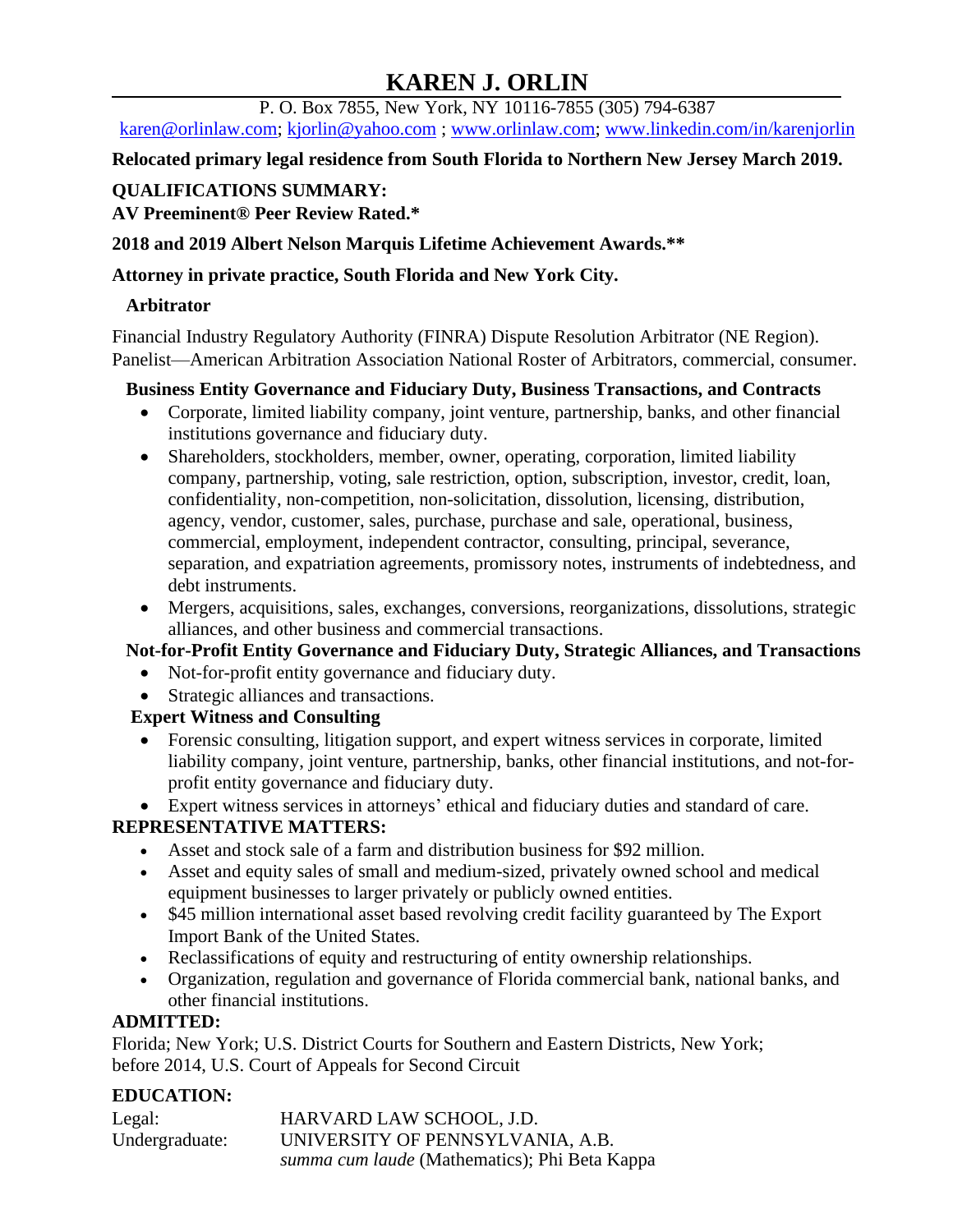#### **EMPLOYMENT HISTORY:**

#### **Managing Member, KAREN J. ORLIN P.L., Miami-Dade and Broward, FL, 2006 to present**

Shareholder, operating, limited liability company, lending and other business organization, reorganization, investor, securities, finance, commercial, mergers and acquisitions, and transaction agreements; corporate, limited liability company and not-for-profit entity governance and fiduciary duty; banks and other financial institutions regulation, governance, and fiduciary duty; personnel policy manuals; employment and independent contractor matters; forensic consulting and litigation support (sometimes as independent contractor to Higer, Lichter & Givner LLP, Arista & Herran, P.L. and other law firms). Legal advice regarding requirements of Florida law and ethics rules, including among others Florida unlicensed practice of law restrictions, upon opening and maintaining by interstate law firms and international law firms of an office in Florida for the practice of law in Florida and to render legal services to individuals maintaining their primary legal residences in Florida and entities maintaining their principal places of business in Florida.

Vice President/General Legal Counsel, PACIFIC NATIONAL BANK, Miami, FL (part-time), 2007 Corporate governance and transactions; compliance with banking laws; oversight and management of litigation; commercial financing, including multi-bank syndicated credit facilities; operational agreements; oversight of responses to governmental and subpoena requests for information and documents; oversight of certain Human Resources matters.

Partner, former ROTHSTEIN ROSENFELDT ADLER, P.A., Ft. Lauderdale, FL(4 months),2007-8 Business agreements; corporate governance and reorganization; relationships among equity owners of businesses; Sections 15 and 16, Securities Exchange Act of 1934, as amended ("1934 Act"); not for profit organizations.

Robert Half Legal, temporary employment as contractor writer/editor for Thomson Reuters, Westlaw, Practical Law, working from virtual office, June 2015 to August 2015 Revising and drafting corporate, limited liability company, mergers and acquisitions and other business and commercial transactions standard documents and clauses, checklists, practice notes, and articles under Florida law for the Westlaw, Practical Law division of Thomson Reuters.

#### **Partner, former WASSERSTROM WEINREB & WEALCATCH PL, Hollywood, FL, 2005-6**

Limited liability company operating agreements; start-up and small businesses; not-for-profit entities; commercial and real estate secured lending for lenders; investor and other business agreements.

#### **Senior Attorney, former RUTHERFORD MULHALL, P.A., Boca Raton, FL, 2004-5**

Head of corporate and securities department; public company filings under 1934 Act; private placements of securities under Securities Act of 1933, as amended ("1933 Act"); limited liability company operating agreements; start-up and small businesses; mergers and acquisitions; commercial and real estate secured lending primarily for lenders; investor and other business agreements.

#### **Of Counsel, STEARNS WEAVER MILLER WEISSLER ALHADEFF & SITTERSON, P. A., Miami, FL, 2002-3**

Asset based and commercial lending agreements primarily for lenders, some including securities law issues.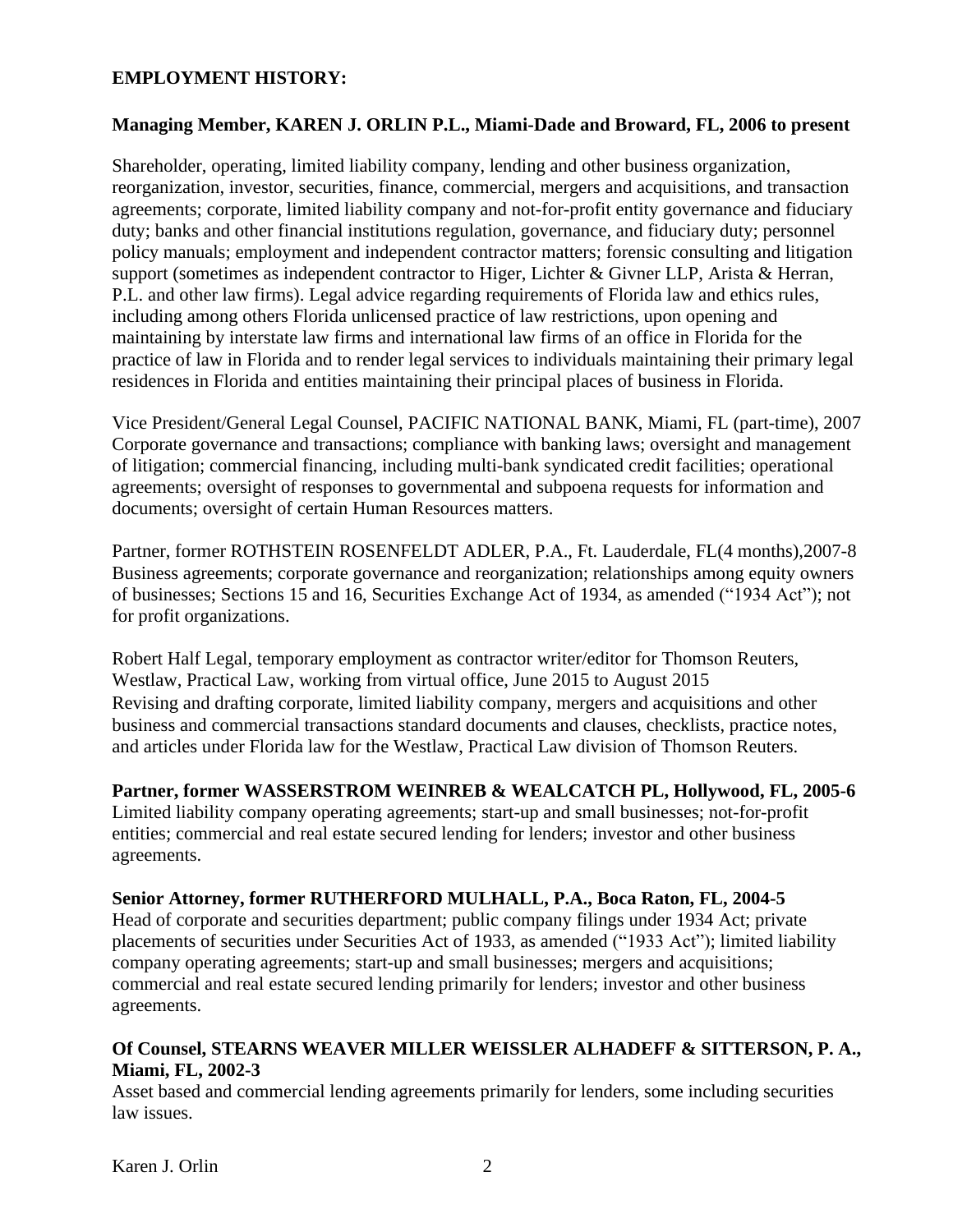### **Of Counsel, AKERMAN, SENTERFITT & EIDSON, P.A., now AKERMAN LLP, Miami, FL, 1999-2002**

Commercial lending agreements for lenders and borrowers; private placements of securities under 1933 Act; corporate restructuring and governance; mergers and acquisitions.

### **Member, former ZACK KOSNITZKY, P.A., Miami, FL, 1997-1999**

Head of securities department; organization, corporate documentation, regulatory compliance, and private placement of securities of Florida commercial bank; corporate restructuring; private placements of securities under 1933 Act; proxy contest for reporting company; mergers and acquisitions.

### **Partner, former BERMAN WOLFE & RENNERT, P.A., now RENNERT VOGEL MANDLER & RODRIGUEZ, P.A., Miami, FL, 1995-1997**

Registered public offerings under 1933 Act; corporate documentation and governance.

### **Senior Vice President-Associate Counsel, Assistant Secretary, former AMERICAN SAVINGS OF FLORIDA, F.S.B., Miami, FL, now a division of Wells Fargo Bank, N.A., 1988-1995**

Public company filings under 1934 Act; supervision of outside counsel for filings under banking laws comparable to 1933 Act; corporate reorganization; securitization of mortgage loans; assignments of and participations in multi-bank syndicated credit facilities; preparation for and minutes of meetings of Board of Directors and shareholders; corporate governance/fiduciary duty.

### **Attorney with law firms based in Miami, FL and KRONISH, LIEB, SHAINSWIT, WEINER & HELLMAN LLP, now New York City office of COOLEY LLP, and former SHEA & GOULD, New York, NY, before 1988**

Securities offerings; corporate organization, governance, and restructuring; bank and holding company regulation; mergers and acquisitions; commercial lending; contracts and transactions.

# **PROFESSIONAL ACTIVITIES AND CERTIFICATIONS:**

- Member, Business Law Section, Section of Dispute Resolution, and Senior Lawyers Division, American Bar Association (various committees).
- Member, New York City Bar Association, its Task Force for the Independence of Lawyers and Judges, its Task Force on the Rule of Law, and its Professional Responsibility Committee (also served on latter committee 2015-2018); former member of its Professional Ethics Committee, its Small Law Firm Committee, and its Securities Committee; former Co-Chair of its Corporate Mentoring Circle.
- Member, New York State Bar Association and its Not-For-Profit Corporations Law Committee.
- Member and former Chair, Vice Chair, and Co-Vice Chair, Corporations, Securities, and Financial Services Committee, Business Law Section, The Florida Bar; member, its business entity statutory revision subcommittees; former Chair, its blue sky statutory revision subcommittee.
- Member, New York Regional Expert Witness Association.
- Former member, Executive Council, Business Law Section, former member and Vice Chair, Committee on Relations with CPAs and FICPA, and former member, Professional Ethics Committee, The Florida Bar; former member, Broward County Bar Association.
- Graduate, Mendenhall School of Auctioneering, High Point, North Carolina-Elected Class President; before June 16, 2020, New York City auctioneer's license; before December 2017, Florida auctioneer and auction business licenses.
- Dale Carnegie Course—Graduate Assistant, 1989.

Karen J. Orlin 3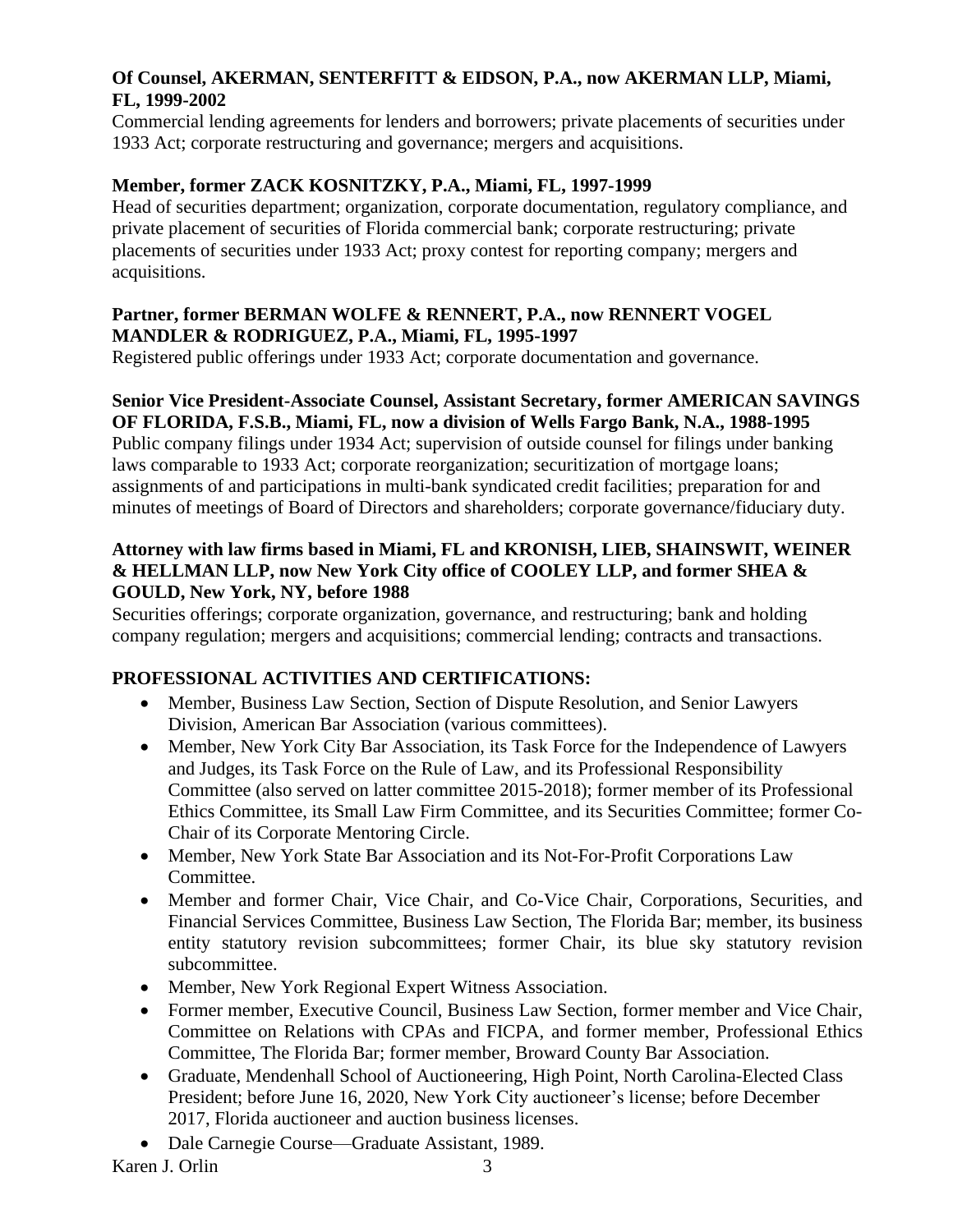### **TEACHING:**

- Adjunct Faculty, Paralegal Studies, BramsonORT College, New York, NY, 2012 to 2014.
- Adjunct Faculty, Paralegal Education, The Law Center, 2010 to 2011, Instructor, School of Community Education, 2009, Miami Dade College, Miami, FL; Coach, The Launch Pad, University of Miami, Miami, FL, 2009 to 2016.
- Adjunct instructor, St. Thomas University School of Law, Miami, FL, Summer 2002.
- Instructor regarding commercial lending as part of student workshop, University of Miami School of Law, Miami, FL, 2000 to 2001.

### **PUBLICATIONS, PUBLIC SPEAKING AND HONORS:**

- Editor of case notes regarding not-for-profit corporations, The Florida Bar Business Law Journal-Case Law Update, Business Law Section, The Florida Bar (2008, 2009, 2011).
- "Florida Not For Profit Corporation Act 2009 Amendments," The Florida Bar Business Law Journal-Case Law Update, Business Law Section, The Florida Bar (2010), State-to-State, Out-of-State Division, The Florida Bar (2010) and [https://www,orlinlaw.com](https://www,orlinlaw.com/) .
- "Another Spin on 'Spinning,'" The Quarterly Report, Business Law Section, The Florida Bar (February 2005).
- "Hedges Clipped by SEC," The Quarterly Report, Business Law Section, The Florida Bar (August 1997).
- As member of Special Committees on Opinion Standards of The Florida Bar, Business Law Section, co-author, Report on Standards for Third-Party Legal Opinions of Florida Counsel (2010), Philip B. Schwartz, Chair, and Report on Standards for Opinions of Florida Counsel (1991), Thomas G. O'Brien III, Chair.
- Webinar panelist, "ADR for Transactional and New Attorneys—Ten Commandments of Ethics and Professionalism in Arbitration" (May 19, 2021), sponsored by American Bar Association Senior Lawyers Division, including published PowerPoint and other materials.
- Webinar panelist, "Alternate Dispute Resolution in These Strange Pandemic Times" (November 17, 2020), sponsored by American Bar Association Senior Lawyers Division, including published PowerPoint.
- Webinar presenter, "To LLC or Not To LLC: Florida Update" (April 18, 2018), sponsored by Lorman Business Center, Inc. aka Lorman Education Services, including published PowerPoint entitled "To LLC or Not To LLC: Florida Update" and memorandum entitled "Some Judicial Opinions Since 2015 Affecting Florida LLCs."
- Participation in seminar presentation, "Advanced LLC Issues" (May 2011), sponsored by National Business Institute<sup>™</sup>, including published articles entitled "Understanding The World of Minority Rights and Fiduciary Obligations" and "Walking the Ethical Line."
- Seminar presenter, "Effective Board Leadership, Not for Profit Organizations" (2009), The Center on Nonprofit Effectiveness (C-ONE) Miami.
- Participation in seminar presentation, "Mastering Mergers and Acquisitions" (November 2008), sponsored by National Business Institute™.
- Participation in panel in seminar, "Mergers, Acquisitions and Conversions" (April 2002); presentation and materials in seminar, "Opinion Letters after 2001 ABA Guidelines" (February 2002); materials regarding "The Private Offering Exemption" in seminar, "3rd Annual Internet Law and Representation of Technology Companies" (May 2001); presentation and materials regarding mergers in seminar, "Florida Corporations 1985," all sponsored by the Continuing Education Committee and the Business Law Section, The Florida Bar.